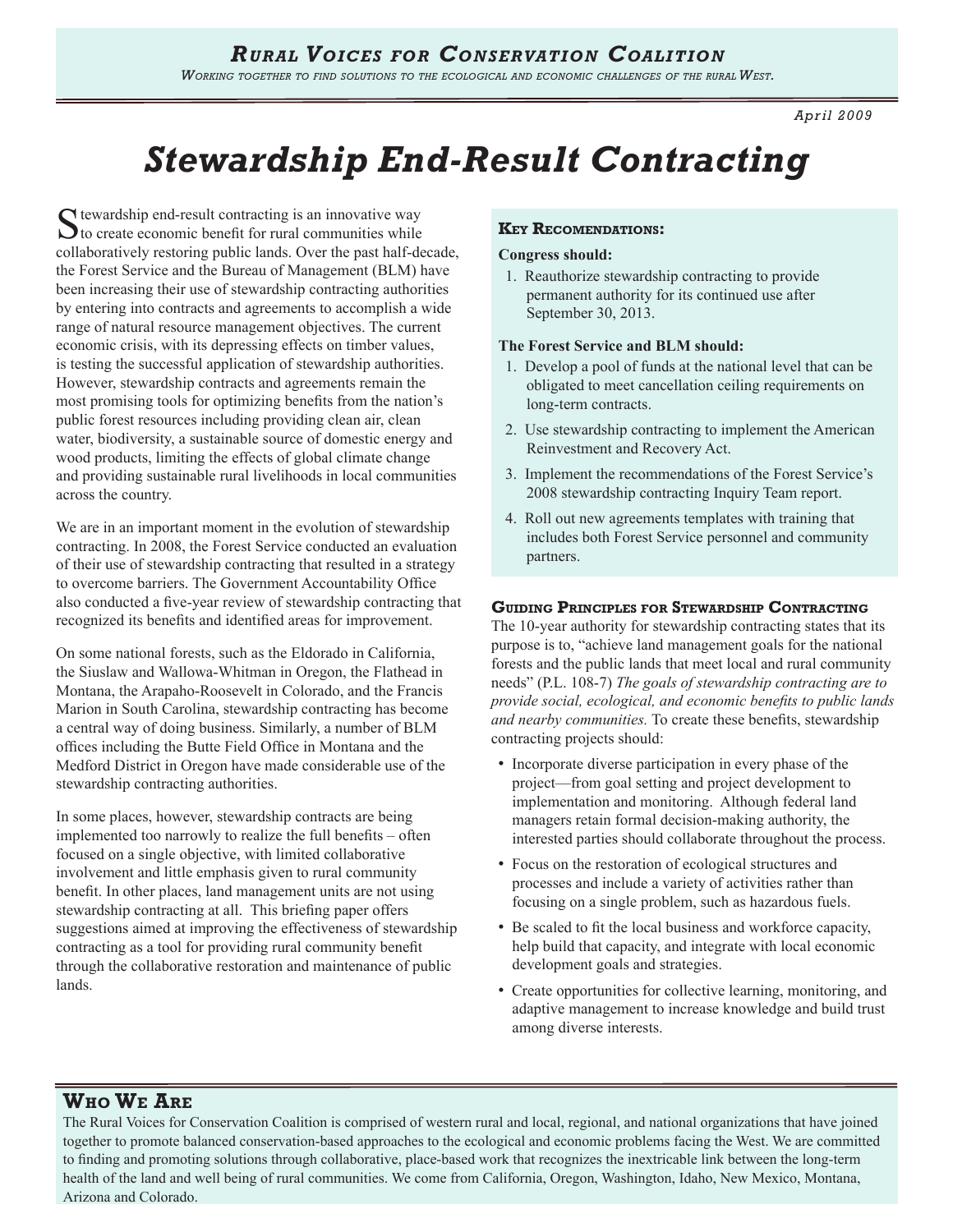## **Recommendations**

# **Recommendations for Congress**

*1. Reauthorize Stewardship Contracting Authority* We recommend that Congress reauthorize stewardship contracting to provide permanent authority beyond fiscal year 2013. Stewardship contracts and agreements have proven to be vital tools for accomplishing comprehensive forest restoration while simultaneously benefiting rural communities. The enabling legislation's various authorities make possible more comprehensive, high quality restoration projects than district or field offices might otherwise be able to carry out, with a lower administrative cost. In addition, stewardship contracting has helped improve the collaborative climate of many national forests and BLM Districts. Stewardship agreements bring significant private technical and financial resources to restoration efforts that might otherwise not be available to the Forest Service and the BLM.

# *2. Provide flexibility in meeting cancellation ceiling obligations*

The Forest Service and BLM are required to provide a measure of financial protection to contractors who must invest in costly infrastructure, equipment, and training in order to perform long-term (up to 10 years) federal contracts. Long-term contracts are necessary for many reasons. To justify capital investment in biomass utilization facilities, for instance, a long-term source of raw material must be available. To perform complex and high quality restoration work, contractors must invest in appropriate equipment and develop a skilled workforce. In such cases, the contractors are entitled to protection in the event of a contract cancellation. However, individual national forests and BLM districts lack the financial resources to obligate current operating funds to cover possible future cancellation ceiling obligations. We recommend that Congress provide the Forest Service and BLM with additional flexibility in the ways that the agencies could meet their cancellation ceiling obligations.

# **Recommendations for the Forest Service and BLM**

- *1. Create a national pool of cancellation ceilings funds*  We recommend creating centralized revolving funds in both the Forest Service and BLM, which could be used to cover agency/bureau-wide cancellation ceiling requirements for long-term stewardship contracts.
- *2. Use stewardship contracting to implement the American Reinvestment and Recovery Act*

Stewardship contracting is one of the best tools that the Forest Service and the BLM have to create jobs and other economic benefits. In many cases, especially with longerterm stewardship contracts and agreements, the Forest Service and the BLM can issue task orders immediately to undertake new activities. In other instances, awarding new stewardship contracts can create jobs in communities where they are most needed. We encourage both agencies to use stewardship contracting wherever possible to spend ARRA funds on hazardous fuels reduction, and roads and trails restoration.

# *3. Implement the recommendations of the Stewardship Contracting Inquiry Team Report*

In July 2008, the Forest Service released a report of their internal Stewardship Contracting Inquiry Team that conducted a mid-point review of stewardship contracting soliciting input from non-agency individuals and drawing from previous internal and external reviews. The report proposed action items and timelines to improve stewardship contracting. Although progress has been made on some items, many remain unaddressed, and suggested timelines are overdue. We would like to see the Forest Service improve progress in performing the actions recommended in the report, such as improving and expanding stewardship training for both agency and non-agency personnel; developing a comprehensive communication effort that provides consistent messaging and communication internally and externally; simplifying and improving stewardship contracts; and encouraging and enabling full use of the special authorities provided in the enabling legislation.

# *4. Provide training on using new agreement templates*

The Forest Service has been developing much-needed direction and templates for creating stewardship agreements. As these are forwarded to units for use, providing training for both Forest Service staff and its partners will increase the use of the agreements and the ease of the transition to the new templates.

# *5. Use stewardship contracting for integrated restoration, not just hazardous fuels reduction*

Stewardship contracting projects should involve substantial collaboration, meet multiple ecological objectives, and create community benefit. Even when hazardous fuels reduction is a project objective, best value contracts should strongly consider factors other than price when awarding contracts to ensure that the projects provide both local ecological and socioeconomic benefit. Emphasizing high-acre, low-cost treatments can undermine the goals of high quality ecosystem restoration and the creation of local benefit.

6. *Use price indices for de/escalation in stewardship contracts* Given the current volatility in the timber and energy markets, stewardship contracts need to include provisions that help contractors make adjustments. One approach is to use the procurement authority to index payments to inflation, energy costs, timber markets, or similar indices.

## *7. Increase the effectiveness of best value contracting provisions*

Stewardship contracting directs the Forest Service and the BLM to develop land management projects that meet "land management and rural community needs." One such need is increased employment in local rural communities. The land management agencies need to ensure that evaluation criteria include technical proposal (ecological impact, community benefit, and utilization plan), past performance, and key personnel, and that these factors are weighted equal to or greater than price.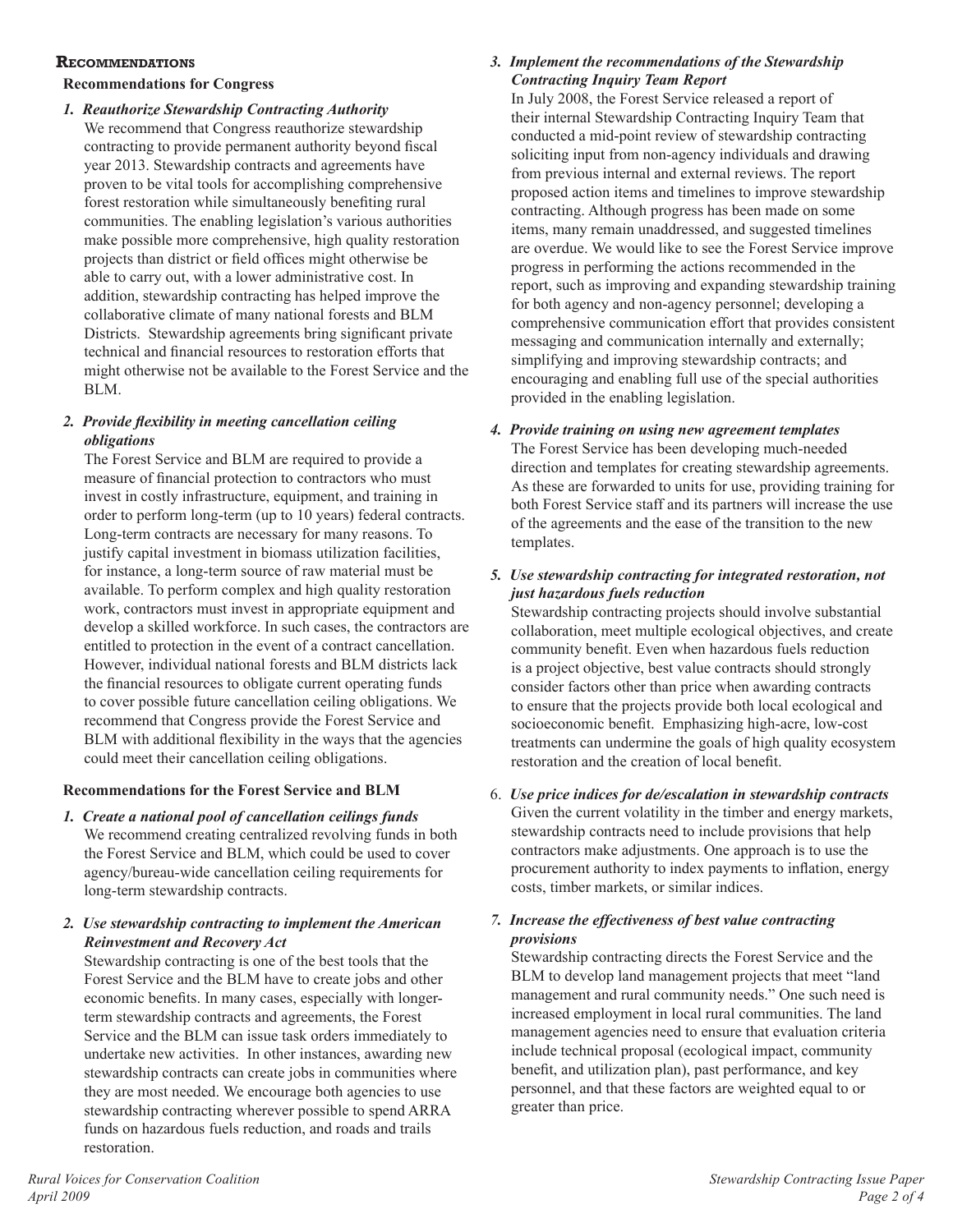# *8. Allow retained receipts for contract NEPA analysis and planning*

In early 2009, the Forest Service let an interim directive expire that allowed national forests to use retained receipts for contracted planning and design. We believe that this directive should be reissued for several reasons. First, it allowed national forests and their collaborators to work together to develop projects from the ground up. Second, allowing it to expire will negatively impact agency relations with partners. Third, the directive created a source of funds for NEPA planning and project design, which could have helped make stewardship contracting more appealing to units that have preferred to use Knutson-Vandenberg (KV) funds collected from timber sales to fund planning and design projects. Fourth, it built and maintained local forest management capacity.

# *9. Scale projects and contracts appropriately for local conditions*

- *9a. Project scale, contract size, and social agreement*  Project size should be consistent with the level of agreement among the partners. Generally, management units should begin with small stewardship projects so that the unit and its partners can learn about the stewardship process. Beginning with smaller projects is particularly important in areas with high controversy and/or a lack of trust. Management units and their partners can create strong foundations for future projects by beginning with small projects and moving toward larger projects.
- *9b. Contract scale and community benefit* Projects and contracts need to be scaled appropriately to meet local ecological, social, and economic conditions. There is no one correct size or duration for a stewardship project or contract. There are, however, conditions under which smaller or larger, shorter or longer projects and contracts may be appropriate:
	- The duration of projects should be considered in relation to local workforce capacity. In some instances, it may be desirable to enter into long-term stewardship contracts. For example, contracts that spread work activities over a long period can create stable opportunities for small, local contractors and their employees. However, it is equally important to consider the problems of exclusion and the consequences to contractors not awarded the contract. Long-term contracts that incorporate most or all of the restoration and utilization opportunities that a management unit might offer over a number of years may not be appropriate if they prevent the development or retention of other local restoration capacity.
	- Stewardship contracts should be scaled to match the local contracting capacity in order to create local economic benefit. Activities can be broken into several contracts to make them more accessible to local businesses when project opportunities are large and local contracting capacity is limited.

# *10. Performance Measures*

The Forest Service and BLM should create performance measures that move the agency towards achieving land management objectives and away from output targets and high-acreage, low-cost management. Current measures of performance short-change both ecological and socioeconomic goals of stewardship contracting and make it difficult for the agencies to engage fully in collaboration. Performance measures should include:

- Number and percentage of stewardship projects that were collaborative during multiple phases, including prior to NEPA analysis.
- Number and percentage of projects that "met rural community needs" as defined by the local collaborative group.
- Number and percentage of projects that addressed multiple ecosystem needs.
- Number and percentage of contracts awarded to local contractors and/or subcontractors.
- Percentage of material removed that was processed locally.

# *11. Allow use of retained receipts for project-level multiparty monitoring*

Local-level multi-party monitoring can play an important role in collaborative learning and conflict resolution by helping the Forest Service, BLM and their partners, contractors, and other stakeholders learn through innovation. In a tight budget environment, funding of multi-party monitoring is becoming increasingly difficult. Some national forests and BLM districts and many concerned local groups would like the ability to use retained receipts for all components of multiparty monitoring.